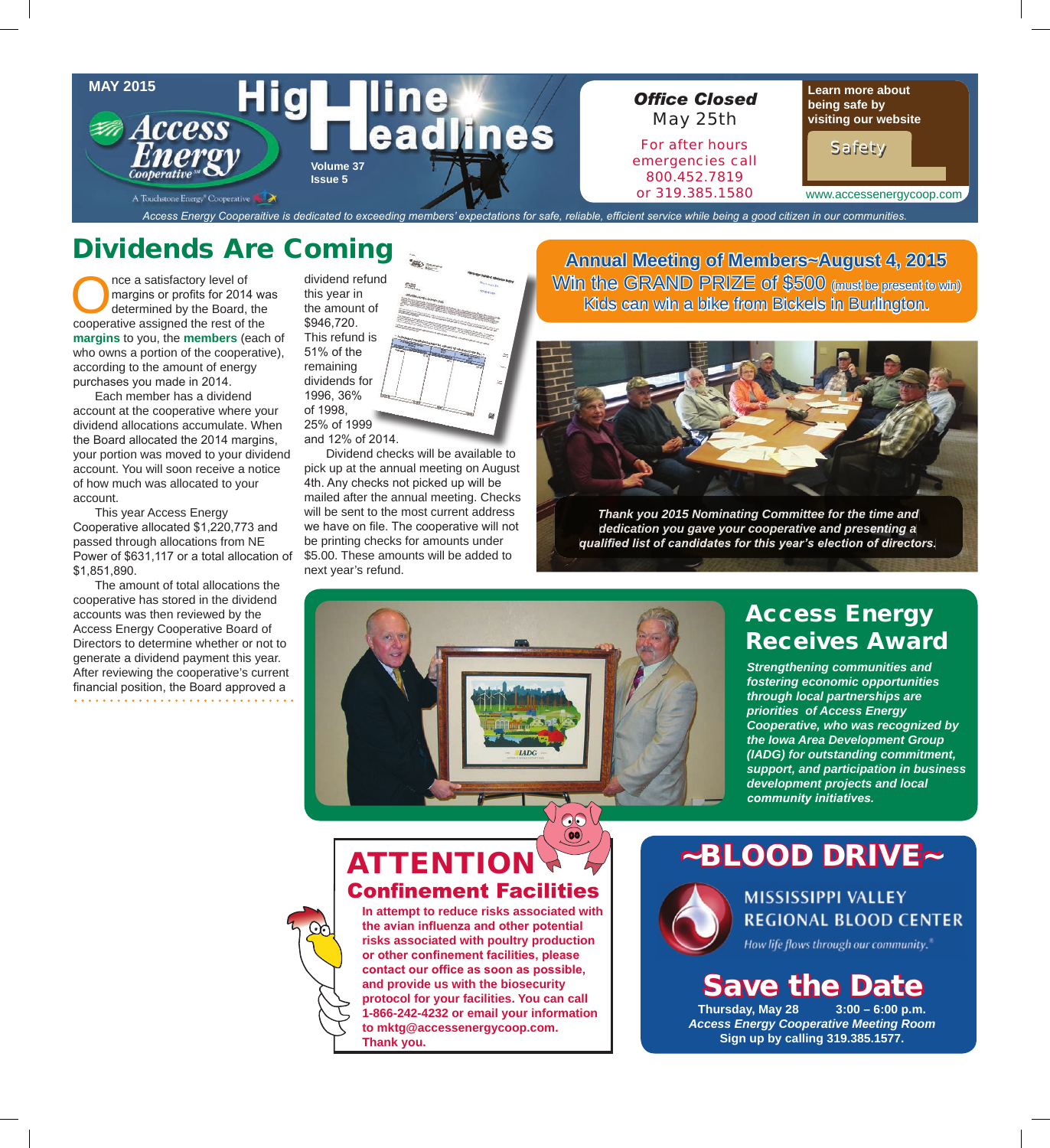## Manager's Corner



## General Manager/CEO Robert Swindell

With the recent outbreak of avian<br>influenza impacting poultry<br>porcine epidemic diarrhea virus which influenza impacting poultry growers, in addition to last year's porcine epidemic diarrhea virus which impacted the pork industry, it's become apparent to us that we need to be more proactive in assisting producers in the biosecurity of their facilities.

Currently we do not have complete information on which accounts serve livestock facilities, so I am asking for livestock producers that we serve to provide us information on which of

. . . . . . . . . . . . . . . . . . . .

their cooperative accounts they house livestock in along with the type of livestock raised. We also want to make sure we are following your biosecurity protocol measures, so I am also asking that you provide us with any information you can share on this for your livestock facilities. You can call at 866-242-4232 or use the Contact Us form on our website at www.accessenergycoop.com.

Presently, our employees have been instructed to avoid non-essential visits to poultry facilities to help reduce the risk of spreading avian influenza. If we must go on-site to restore power, or for other essential reasons, our personnel will strictly adhere to the biosecurity protocols established at your facility. We are working with the Iowa Association of Electric Cooperatives, our state-wide organization, and with other agencies and organizations to continually monitor the situation and enhance biosecurity protocols if needed.

For member-owners who have backyard chickens or other poultry on their property, make sure to keep cages and equipment clean and don't share supplies with other poultry owners. Watch for the early warning signs of avian flu and report unusual signs of disease or unexpected death to a local veterinarian immediately. To learn more you can visit the following web sites:

http://www.aphis.usda.gov/animal\_health/ birdbiosecurity/biosecurity/links/step5. pdf, and http://www.aphis.usda.gov/ animal\_health/birdbiosecurity/biosecurity/



#### **BLOOD DRIVE**

We will be hosting a blood drive for the Mississippi Valley Regional Blood Center on May 28 from 3 to 6 pm. at our office in Mount Pleasant. I would encourage all that are able to please stop in and donate.

## **GENERAL MANAGER/CEO**

With my upcoming retirement later this year, the Board of Directors has begun the search for my replacement. Sullivan and Ward PC, the Cooperative's legal counsel, is assisting the Board of Directors in the process. The qualifications and information about applying can be viewed at http://careers.cooperative.com/jobseeker/ search/results/state/Iowa.

#### **COOPERATIVE INFORMATION**

**Access Energy Cooperative** 1800 W. Washington St., P.O. Box 440

Mount Pleasant, Iowa 52641

**Phone:** 319.385.1577 or 866.242.4232 **Fax:** 319.385.6873

**Website:** www.accessenergycoop.com **Facebook:**

facebook.com/AccessEnergyCoop **Twitter** twitter.com/AccessEnergyC **Email:**

contactus@accessenergycoop.com

#### **Office Hours:**

Monday-Friday7:30 a.m. to 4:00 p.m.

Payments can be placed in the dropbox under the flag pole.

Visa and Mastercard accepted.

#### **After Hours Emergencies call:** 319.385.1580 or 800.452.7819

**General Manager/CEO:** Robert Swindell **Editor:** Kimberly Brumbaugh<br>**Assistant Editor:** Cherity Wibben<br>**Officers and Directors:** Jerry Barker District 2 President Fred Hickenbottom District 1 Vice President Joseph Heckethorn District 1 Secretary Marvin Newton District 3 Treasurer David Hollingsworth District 1 Director Larry White District 2 Director Ronald Campbell District 2 Director Marvin Holtkamp District 3 Director Victor Pierrot District 3 Director

Highline Headlines is published by Access Energy<br>Cooperative, 1800 West Washington Street, P.O. Box 440,<br>Mount Pleasant, IA 52641, Phone: 319.385.1577<br>Highline Headlines (ISSN 1066-7989) is published monthly for \$7.00 per year, per member by Access Energy Cooperative, 1800 West Washington Street, P.O. Box 440, Mount Pleasant, IA 52641 and at additional offi ces. Periodical postage paid at Mount Pleasant, IA.

POSTMASTER: send address changes to HIGHLINE HEADLINES, P.O. Box 440, Mount Pleasant, IA 52641- 0440.

Copyright 2001, Access Energy Cooperative.

# Putting Safety First this Month

In May, Access Energy Cooperative celebrates National Electrical Safety Month.<br>While safety for our members is top priority year-round, May is a special time to<br>acknowledge the importance of safety excellence.<br>This year, w While safety for our members is top priority year-round, May is a special time to acknowledge the importance of safety excellence.

 This year, we're focusing on the electric safety **zone** in the home. There are many measures you can take to ensure the safety of your loved ones.

- Vacuum refrigerator coils every three months to eliminate dirt buildup that can reduce efficiency and create fire hazards.
- Ensure countertop appliances are located away from the sink.
- Place appliance cords away from hot surfaces, such as toasters, ovens and ranges. Cords can be damaged by excess heat.
- Store potholders and plastic utensils away from range to avoid fires or burns.
- Use lightbulbs with appropriate wattage for light fixtures. Overheated fixtures can lead to a fire.
- Check lamp cords to make sure they are not damaged or cracked. Do not attempt to repair damaged cords yourself.
- Extension cords should not be used to provide power on a long-term or permanent basis. Have additional receptacles installed by a professional to provide power where needed.
- Smoke alarms should be located on every level of your home, and in each bedroom.
- Test smoke alarms every month. Replace batteries once a year. All smoke alarms should be replaced at least every 10 years.
- Talk to your family about an emergency plan in the event of a fire in your home. If you have small children, include them in planning an emergency escape route – they are more likely to remember the plan if they're involved in creating it.

Electrical safety awareness and education can save lives. For more tips and information about electrical safety, visit www.accessenergycoop.com.

## Rates for Services

**Access Energy Cooperative is responsible for servicing and maintaining all facilities up to the point of delivery, including the meter. All wiring and equipment on the load side of the meter belongs to the member-consumer all facilities up to the point of delivery, including the meter. All wiring and equipment on the load side of the meter belongs to the memberconsumer and is the member-consumer's responsibility to maintain. If the member-consumer calls the cooperative's personnel to correct an interruption of service and the cause is found to be in the member-consumer's wiring or equipment, or for any other work that is done by the cooperative on the load side of the meter, the following is a schedule of rates for services:**

## **VEHICLE RATES**

| <b>LABOR RATES (MIN. LABOR CHARGE \$75.00)</b> |  |
|------------------------------------------------|--|
|                                                |  |
|                                                |  |
|                                                |  |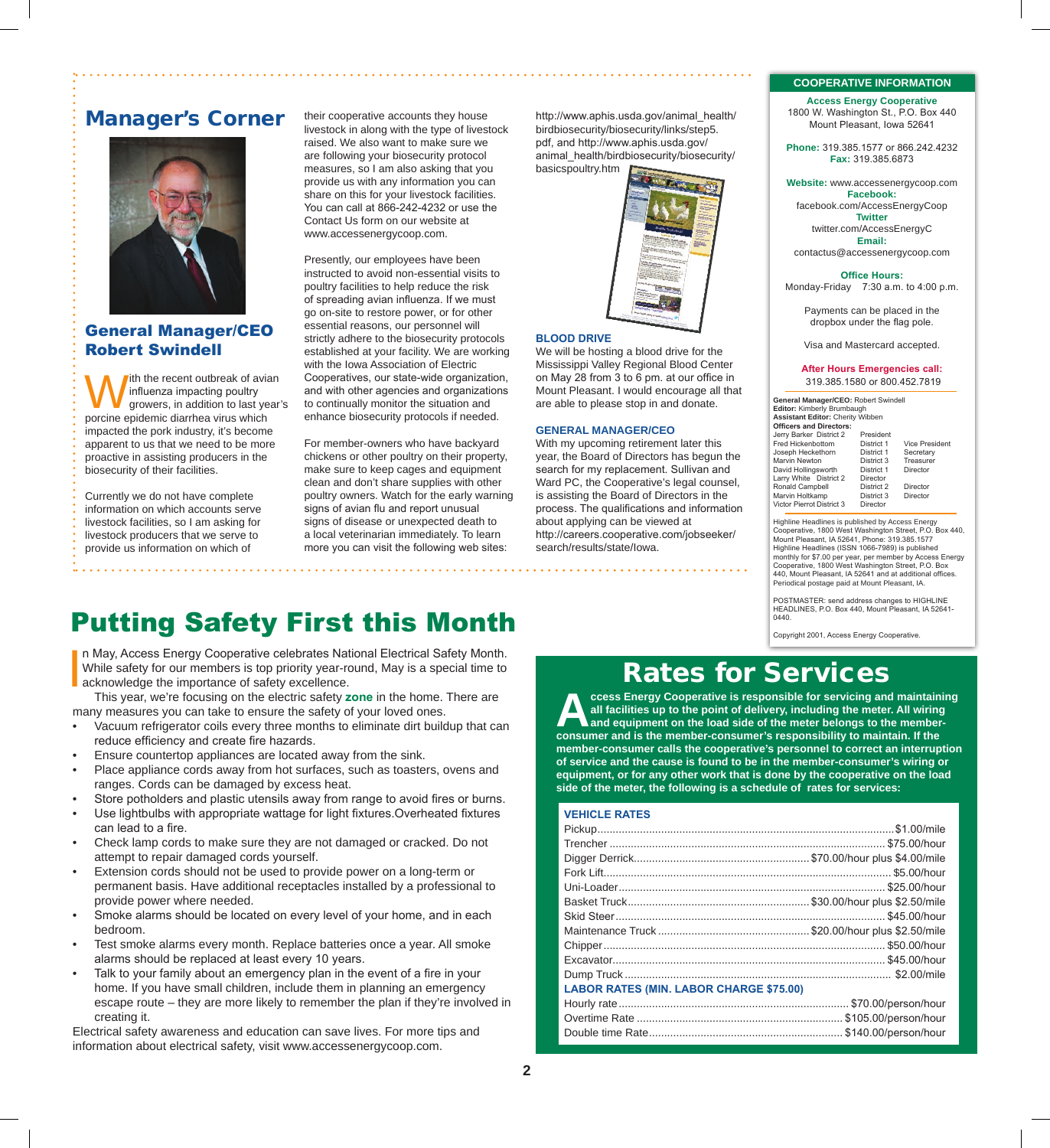For the past several years, traditional incandescent bulbs have been phased<br>out in favor of halogen, compact fluorescent (CFL) lights, and now on Light<br>Emitting Diode light sources, or LED bulbs.<br>Known for their longevity out in favor of halogen, compact fluorescent (CFL) lights, and now on Light Emitting Diode light sources, or LED bulbs.

Known for their longevity and efficiency, LED lights yield an estimated operational life span of up to 50,000 hours. This **measures** out to 6 years of continuous operation. If you were to use an LED fixture for eight hours per day, it would take approximately 17 years before it would need to be replaced.

 LED lights are different from other light sources, as LEDs do not contain a gas or filament of any kind. Instead, the entire LED is made up of a semiconductor, which is solid in nature and makes LEDs more durable. LED lights are small, packed electronic chip devices where two conductive materials are placed together on a chip (a diode). Electricity passes through the diode, releasing energy in the form of light.

 Unlike CFLs that require a few minutes to warm up before reaching their full level of brightness, LEDs achieve full illumination immediately. LEDs can also be dimmed, allowing maximum flexibility in usage.

### **LED FACTS**

• Eighty percent of the electricity used by an incandescent bulb is lost as heat. LEDs are ideal for outdoor use because of their durability. LED lights are resistant to vibrations, shock and external impacts such as exposure to weather, wind and rain. LEDs are temperature resistant and operate in colder outdoor temperatures.

When purchasing an LED light, look for the Energy Star label to ensure you have a genuine product for several **reasons**. There are poor quality LED products in the marketplace. Some of these products are manufactured with components that produce low light levels, don't stand up on long service life, or have exaggerated energy saving claims. Visit energystar.gov for more information about Energy Star LED lights.

While it is true that LEDs generally cost more to purchase than fluorescent and incandescent lights, they are much less expensive to operate over time. LEDs are energy efficient, so the replacement and maintenance requirements are dramatically lower. In addition, as with other electronics, prices are expected to come down as more products enter the market.

The Touchstone Energy® Cooperatives **free** app, "Save Energy, Save Money" for iPhone, iPad, and Android devices, includes a lighting calculator showing the potential savings from replacing incandescent lamps with either CFLs or LEDs.

 Talk to the energy experts at Access Energy Cooperative or visit www.accessenergycoop.com to learn about more ways to save energy around the home! *Source: Anne Prince, NRECA*

WITH **APPRECIATION** FOR. Thanks you all your & getting the frower ba<br>on after the stormy e a safe y R. X Mes. Dave Ha.

# LED Lights-Are They Worth It? | Before Installing Solar Panels Know the Facts

o you're thinking about installing solar panels on your roof, but you have some questions. Access Energy Cooperative can help.

 As with any other major purchase, it's vital that consumers research their options carefully. Here are a few facts you should know.

 Consumers should know, for example, that even houses with large solar arrays still need the utility. When PV panels are not supplying enough power for your home, the electric grid makes up the difference, and when the panels are producing more electricity than needed, the excess goes back to the grid.

 Because the sun doesn't shine at **night**, and some days are cloudy, almost all consumers will still rely on the electric grid unless they have backup power from a generator or battery. And if the power goes out, for safety reasons – the solar **system** will disconnect to prevent power from feeding back onto lines being repaired.

 The cost of photovoltaic (PV) panels has dropped dramatically in the past few years, but this price reduction doesn't mean residential rooftop solar makes sense for everyone. Some houses have too much shade, which is great for saving money on air-conditioning – but bad for solar. Some roofs face north or do not have sufficient flat space to install solar panels.

 We have recently conducted a survey of our membership, to explore your attitudes toward solar energy production. The board and management are in the process of evaluating the results and applying them to decisions to be made on whether or not we will proceed with offering any type of a community solar project to you. A utility-owned solar array can provide more electricity at a cost that is almost always cheaper than a residential system.

 Also, by participating in utility-owned solar, homeowners can avoid the headache of installing a new electrical system on the roof. Nor do they need to worry about the safety of such systems.

 Whatever you choose, Access Energy Cooperative can help you make a decision that makes the most sense for you.

# Do Your Part to Help During Peak Alerts

The hot days of summer place a lot of stress on America's utility network. For<br>many electric utilities, these hottest days create greater "peak loads" than at<br>any other time of the **year**. A utility's peak load affects its many electric utilities, these hottest <mark>da</mark>ys create greater "peak loads" than at any other time of the **year**. A utility's peak load affects its electricity cost and this cost is ultimately passed along to its customers.

The greatest peak loads often occur in the late afternoon on summer days, when the air conditioning systems in most buildings are running, and when families first arrive home and start using household appliances. During these times we will announce a peak alert on radio stations in our service area. You can help reduce summer peak loads by adjusting your daily routine in a few small ways:

- $\hat{X}$  Choose to do laundry in the morning or late evening.
- ☼ Use cold water instead of hot.
- ☼ Use a clothesline or indoor drying rack.
- ☼ Avoid running your dishwasher in the afternoon, too.
- $\uplus$  Close your windows and draw the shades during the day to keep the sun from entering your home.
- Install exterior window shades, sun screens, or awnings to block summer sun before it enters your home.
- $\uplus$  If you have window air conditioners, remove them periodically and clean their coils with hot soapy water and a stiff brush.
- Have your air conditioner serviced annually for ultimate efficiency.
- $\uplus$  Change your filters regularly on your air conditioner.

*Source: John Krigger, Saturn Resource Management (www.srmi.biz)*